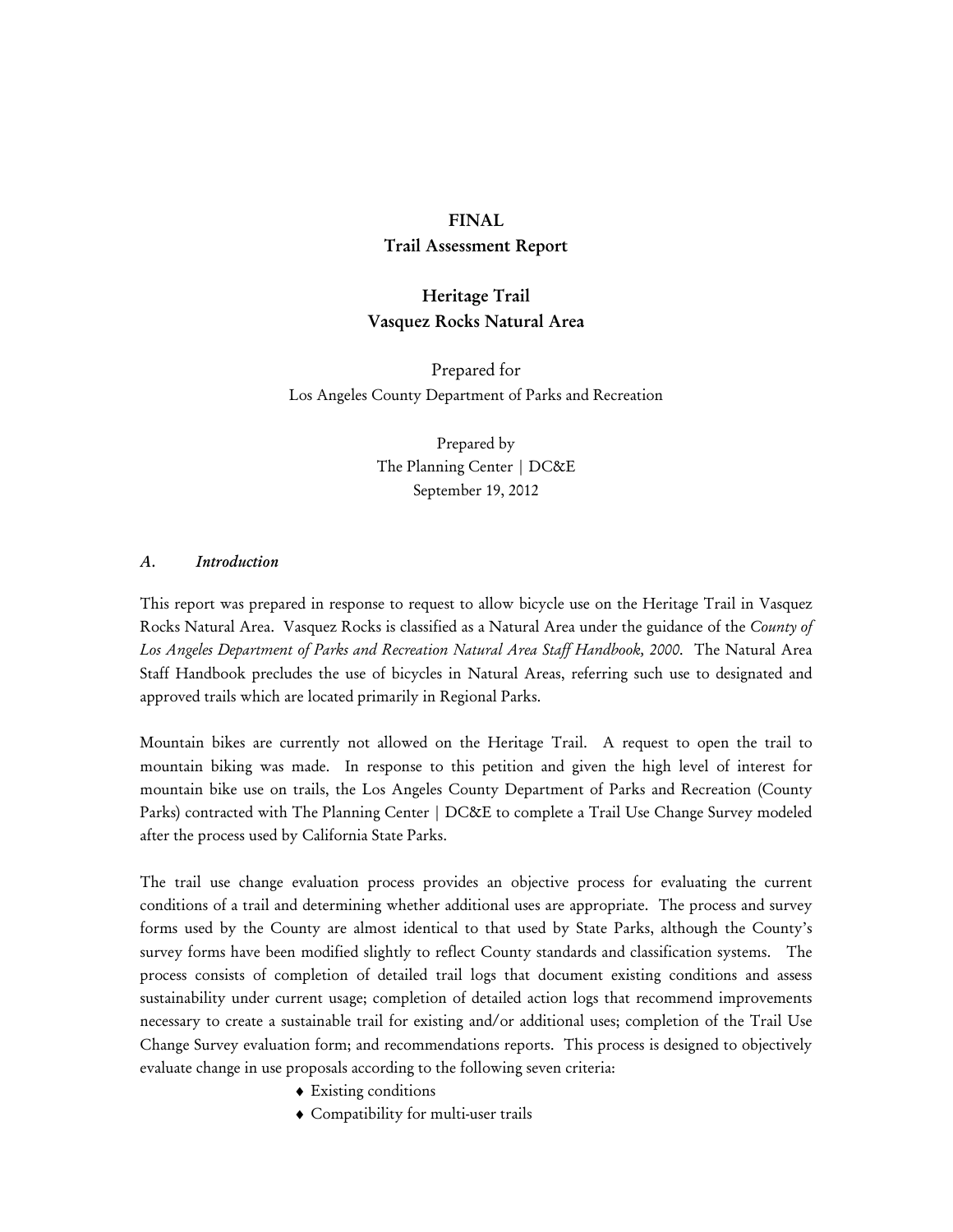- ♦ Effects to trail circulation patterns within the Park
- ♦ Effects to trail user safety
- ♦ Effects to trail sustainability
- ♦ Effects or impacts to the Natural and Cultural Resources
- ♦ Effects or impacts to the facility maintenance and operational costs

State Parks' provided training for County Staff and The Planning Center | DC&E on use of the Trail Use Change process, using the Canyon Trail at Placerita Canyon Natural Area as an example. On February 15 and 16, 2012, State Parks provided training and assisted in the completion of a field review, initiation of trail logs and action logs, and initial evaluation using the Trail Use Change Survey. The Trail Use Change Survey was filled out by a review team consisting of the consultant team and County staff members that participated in the field review and/or are knowledgeable about current trail conditions. The review team included: Karl Knapp and Brad Michalk from State Parks; Lorrie Bradley, Stephen Copley, Dwight LaCroix, and Ralph Beltran from LA County; and Melissa Erikson, Isby Fleischmann, and Isabelle Minn from The Planning Center | DC&E. The Planning Center | DC&E conducted additional field work to complete the trail logs on March 5 and 6, 2012 and finalized the evaluation based on additional coordination with the review team.

The possible outcomes of the Trail Use Change process include allowing mountain bike use; allowing mountain bike use with conditions and/or improvements; allowing partial mountain bike use; allowing partial mountain bike use with conditions and/or improvements; not allowing mountain bike use; and potentially removing other uses and/or closing the trail.

# *B. Summary of Existing Trail Conditions*

Heritage Trail is approximately 0.5 miles long and connects the parking area by the temporary Ranger office with the larger parking area southeast of the most well-known of the rock formations, providing access to cultural interpretation areas and the unique geological formations of the park. There is a picnic and camping area near the temporary Ranger office; camping is limited to organized groups only (Boy Scouts, Girl Scouts, etc.). The trail generally follows a parallel path to the park road that accesses the southern parking lot. The Heritage Trail has a junction with an unnamed horse trail that continues to the southwest area of Vasquez Rocks. The trail is generally in fairly good condition, predominately sandy, with even grades but has a significant number of user created trails that are impacting trail definition and adjacent vegetation.

### **Baseline information**

- ♦ **Existing trail connections:** Pacific Crest Trail (federal trail) and several semiformal, unmapped County trails within Vasquez Rocks Natural Area
- ♦ **Adjacent open space:** none, surrounded by highway and rural residential
- ♦ **Allowed uses:** hiking, equestrian
- ♦ **Level of Use**: High use
- ♦ **Parking:** Parking is available at both ends of the trail by the temporary Ranger office as well as at the larger southern parking lot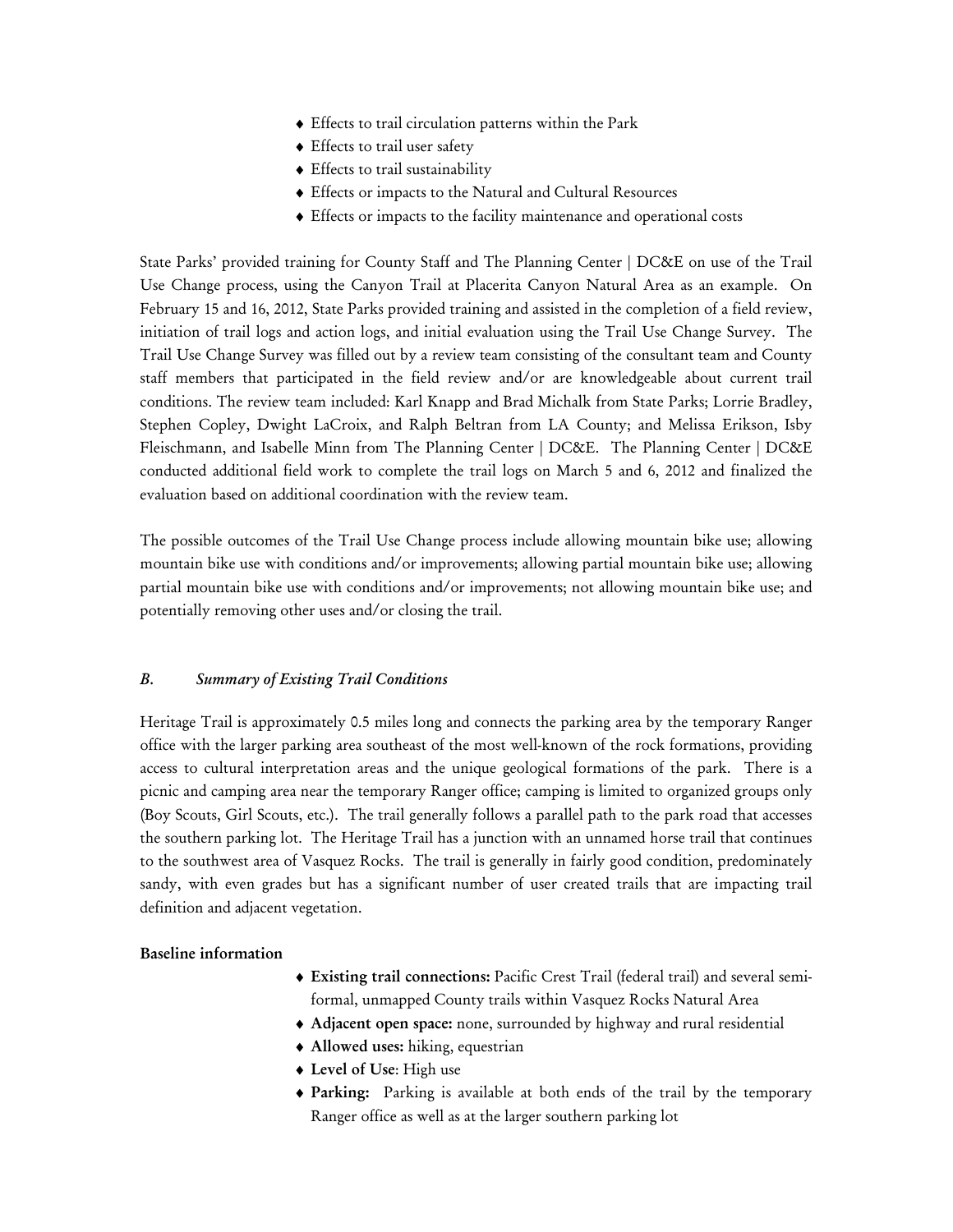- ♦ **Tread:** Natural; 6 feet wide in most areas; extended sections 10 to 20 feet wide or more
- ♦ **Special Status Species with ranges bisected by trail:** Prairie falcon (*Falco mexicanus*); slender Mariposa-lily (*Calochortus clavatus var. gracilis*), Perison's morning glory, Swainson's hawk (*Buteo swainsoni*), southwestern pond turtle (*Clemmys marmorata pallida*), San Diego horned lizard (*Phrynosoma blainvillii)*, San Bernardino ringneck snake *(Diadophis punctatus modestus)*, two-striped garter snake (*Thamnophis hammondii)*, black-shouldered kite (*Elanus axillaris*), northern harrier (*Circus cyaneus*), sharp-shinned hawk (*Accipiter striatus*), Cooper's hawk (*Accipiter cooperii*), golden eagle (*Aquila chrysaetos*), burrowing owl (historic - *Athene cunicularia*), loggerhead shrike (*Lanius ludovicianus*), yellow warbler (*Setophaga petechia*), western mastiff bat (*Eumops perotis*), American badger (*Taxidea taxus*) 1
- ♦ **Sensitive communities bisected by trail:** None according to CNDDB review.

### *C. Findings*

This section summarizes findings and considerations of the evaluation based upon the existing conditions noted above. Additional information regarding existing trail conditions is provided in this section as it relates to considerations and findings.

- ♦ **Potential Connectivity.** There are no trails in Vasquez Rocks which currently allow mountain bikes. The Heritage Trail connects two parking lots and provides access to the rock formations and an unnamed horse trail. Access to the rock formations and parking lots is currently provided by a park access road which roughly parallels the Heritage Trail. The park access road is an unpaved road that provides two-way traffic with no sidewalk and limited shoulders. The Pacific Coast Trail (PCT) is a federal trail that runs through Vasquez Rocks Natural Area. Under U.S. Government regulation, bikes are prohibited on the PCT. Allowing mountain bikes on the Heritage Trail may inadvertently impact the PCT if cyclists are unaware of this regulation and proceed to and along the PCT.
- ♦ **Soil and Erosion.** The trail bed is comprised entirely of natural tread. Natural soils are primarily sandy (50 percent of trail), with two different sections of rocky soil (26 percent) and one long section of partial rocky soil (24 percent). Based on the survey, 32 percent of the trail is mildly entrenched (typically less than 6") and it is estimated that there has been approximately 98 cubic yards of soil loss from the trail tread surface. The main factors in erosion appear to be migration of sandy soil due to rain, drainage and level of use. There are approximately 30 user created trails in

 $\begin{array}{c|c}\n\hline\n\text{1}\n\end{array}$ <sup>1</sup> Based on review of CNDDB, April 2012 and LACO Natural Areas, Parks and Sanctuaries Sensitive Animal Species 8/2003 by M. Long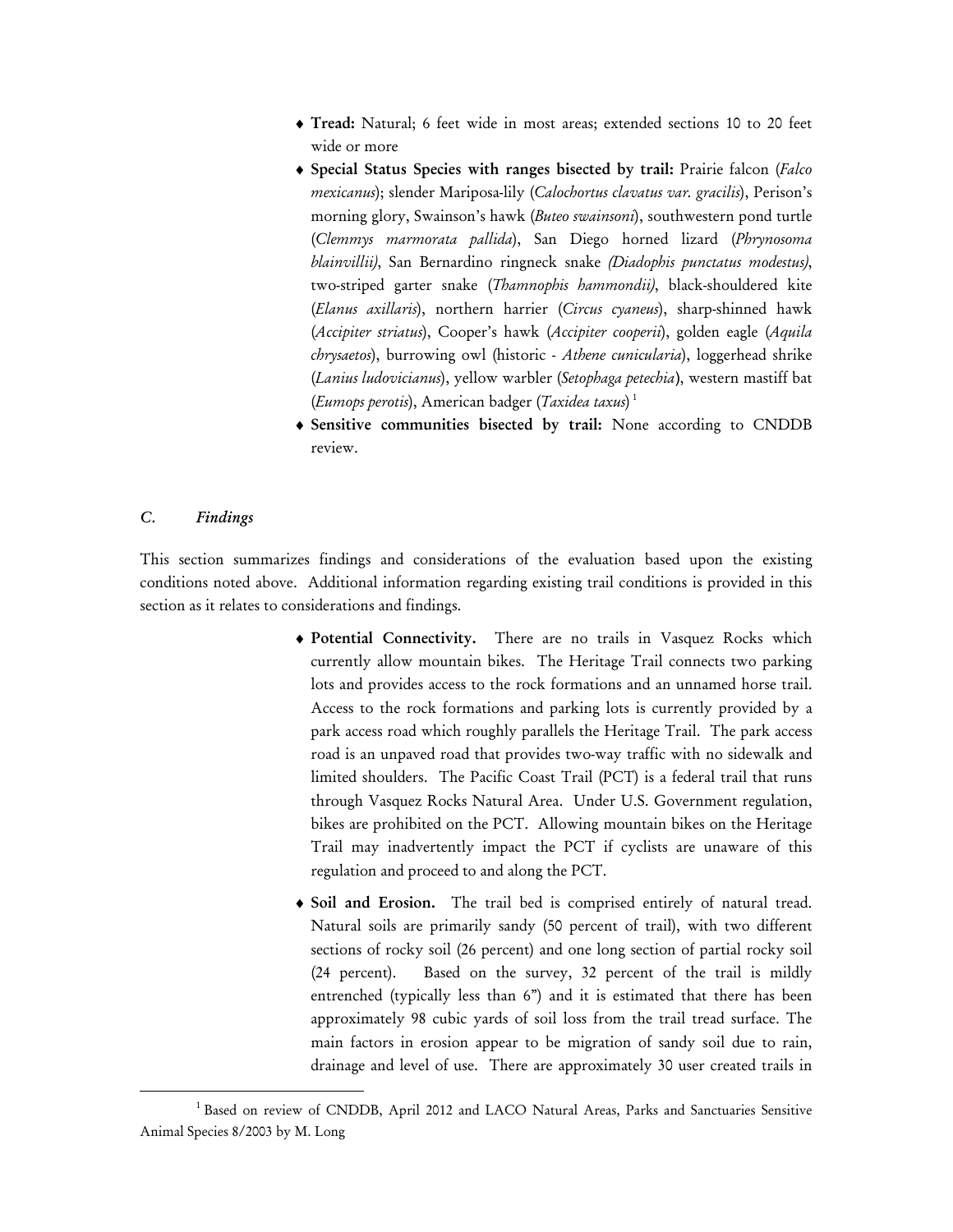this one half mile trail which is contributing to the erosion issues. There are large sections of trail that are braided, wider than 20 feet, and/or the main path is unclear due to user created trails.

- ♦ **Cultural resources.** Vasquez Rocks has significant prehistoric and historic archaeological resources needing protection and conservation/management. The resources could be impacted if modifications to the trail were required to bring the trail to a sustainable state.
- ♦ **Safety considerations.** With brushing and proper maintenance, sight distances are acceptable in most locations.
- ♦ **Passing Space.** The tread width varies with a typical width of at least 6 feet. There is adequate room to step off trail as needed to allow for passing or adequate site distance to see other users approaching narrow sections and employ common trail etiquette.
- ♦ **Facilities and Maintenance.** Increased use of the trail will put an additional burden on County Parks for maintenance needs and may require additional law enforcement patrols to ensure user compliance.

### *D. Additional Considerations*

County staff and The Planning Center | DC&E has utilized State Parks' Trail Use Change Process to assess the existing conditions of the Heritage Trail, review the trail's current condition and sustainability, determine if additional use is potentially viable given existing conditions, and to determine modifications that would be necessary to allow mountain bikes to use the trail. In reviewing the trail's existing condition and evaluating the potential for additional use, several related items were identified that need further consideration and resolution by the County. Resolution of these considerations will inform the findings of this evaluation and the County's final decision on next steps.

- ♦ **Purpose of Trails.** The purpose of State Parks' trails is to provide opportunities for visitors to experience parks, while protecting the natural resource. The County provides trails for recreation, which is a different mandate and could result in different evaluation mandates.
- ♦ **Different Practice for Natural Areas.** Prior to making any recommendations, the County must consider the intent of trails within Natural Areas. It is possible that the practice for trails within Natural Areas differs from the policies for recreational trails located in other County Parks. The Trails Manual 2011 points to access and recreation as the two general purposes of County trails: "Trails offer multiple recreational opportunities to County residents and visitors, providing access to open space and related natural resources, and facilitating exercise, outdoor education, and opportunities to explore new environments." (Trails Manual 2011, page 1-1).
- ♦ **Maintenance Thresholds.** The level of acceptable trail conditions is a key consideration when determining the sustainability of a trail and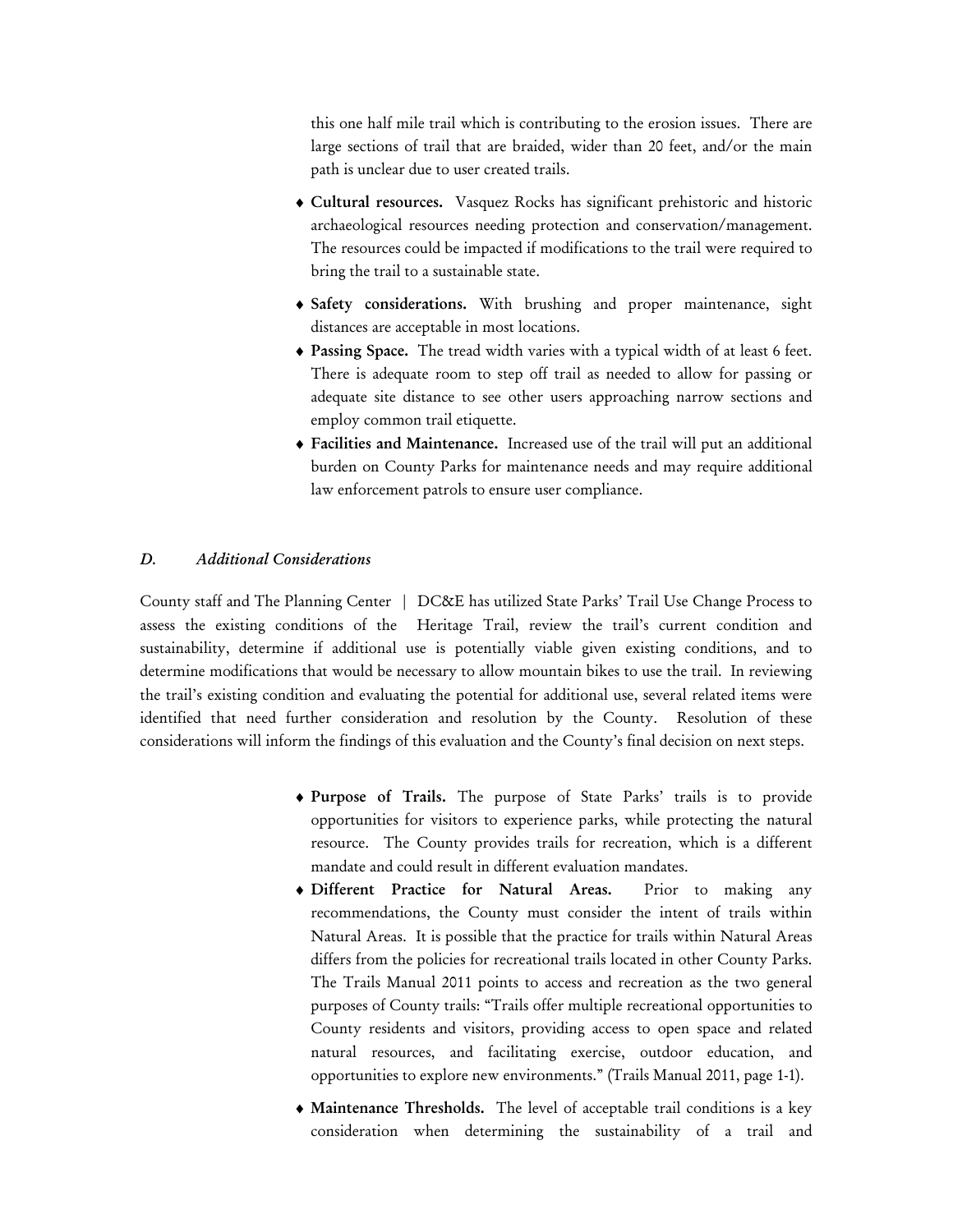recommended improvements. County staff should consider the conditions that are acceptable for County trails. Levels of entrenchment, frequency of social trails, and desired condition of drainage crossings should be determined.

- ♦ **Speed Limit.** There are currently no speed limits on trails. The County relies on County Code which requires reasonable and prudent speed based on conditions and to protect people and property. Given the amount of foot traffic on the Heritage Trail and the sensitive cultural resources, establishing and posting a speed limit would address safety concerns. A speed of 15 mph is recommended for County trails, which is consistent with posted speed limits in several other park systems.
- ♦ **As-Is Assessment; Policies and Standards for Existing versus New Trails, and for Different Uses.** Assessing trails in their current conditions ("as is" assessments) may lead to determining that a trail is not sustainable and that use or uses should be removed. Given the County's commitment to multiuse trails, the County should consider whether it would remove all use or select incompatible uses to be removed. If the latter approach is selected, the County will need to consider how standards for existing trails differ from standards for new trails (identified in the Trails Manual 2011), and consider how criteria for equestrian, bike and pedestrian use may differ. State Parks' criteria are identified in their Checklist for Low- Conflict Multi-Use Trail Design.

# *E. Recommendation*

Consideration was given to the above stated Potential Trail Modifications and Additional Considerations. The recommendation is to not allow mountain bikes on the Heritage Trail for the following reasons:

- ♦ There is an existing unpaved road which provides connection to the two parking areas.
- ♦ There are no trails or connections to trails where mountain biking is allowed from either parking lot or from the Heritage Trail itself.
- ♦ There are significant cultural resources which could be negatively impacted by additional trail use. Vasquez Rocks is "…designated a 'natural area' meaning its pristine nature is to be preserved and protected by all who visit."<sup>2</sup>
- ♦ The existing trail has been significantly compromised by the number of user created trails. Significant revegetation is necessary to clarify the trail alignment.

 <sup>2</sup> Vasquez Rocks Natural Area park brochure